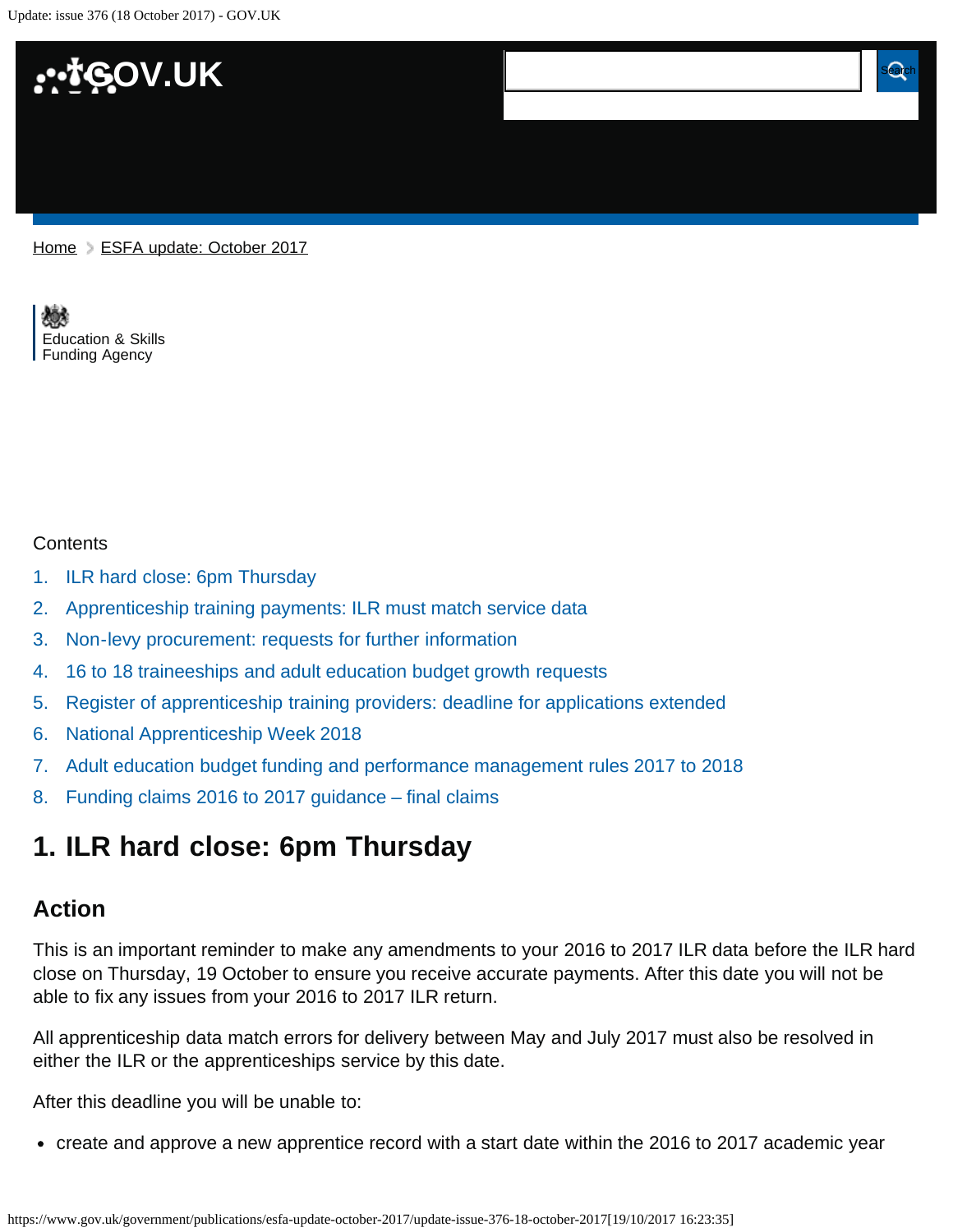create and approve a replacement record for any incorrect record that has been stopped and backdated

make changes (such as the agreed costs) to any existing records to take effect prior to the 31 July 2017

For more information please refer to the [apprenticeship technical funding guide](https://www.gov.uk/government/publications/apprenticeship-technical-funding-guide) and the [ILR guides and](https://www.gov.uk/government/publications/ilr-guides-and-templates-for-2016-to-2017) [templates for 2016 to 2017](https://www.gov.uk/government/publications/ilr-guides-and-templates-for-2016-to-2017).

# <span id="page-1-0"></span>**2. Apprenticeship training payments: ILR must match service data**

### **Action**

We are continuing to see large numbers of training providers submitting their individualised learner records (ILR) on the last day of the submission period. We would ask that you make plans not to rely on the very last day to submit your ILR and to submit it as early as possible.

The ILR you submit must match the information you've agreed with employers and submissions received on the last day can often mean that data cannot be changed in time. We may need to consider bringing forward the monthly ILR deadlines for future submission periods to accommodate this. We will continue to monitor this and keep you updated if we feel any changes are needed.

It's important that you work with your employers to make sure information in the ILR and the apprenticeship service is accurate before submitting your ILR data on the 4th working day of the month.

You should use the apprenticeship data match reports to identify any errors which require further action. This will make sure you receive accurate payments.

If you or your employer has issues regarding apprenticeship data match errors contact the helpdesk on 08000 150 600 or [helpdesk@manage-apprenticeships.service.gov.uk.](mailto:helpdesk@manage-apprenticeships.service.gov.uk)

# <span id="page-1-1"></span>**3. Non-levy procurement: requests for further information**

### **Action**

We are currently in the process of validating the tender submissions we received as part of the procurement exercise for training provision to non-levy paying employers. We would like to remind providers that submitted an application to monitor the **Bravo system** for any messages requesting further information.

We will send any requests for information relating to your tender through Bravo and will include a deadline for returning this information.

Please make sure you are regularly checking Bravo for notifications and that all the information is accurate and up to date.

# <span id="page-1-2"></span>**4. 16 to 18 traineeships and adult education budget growth requests**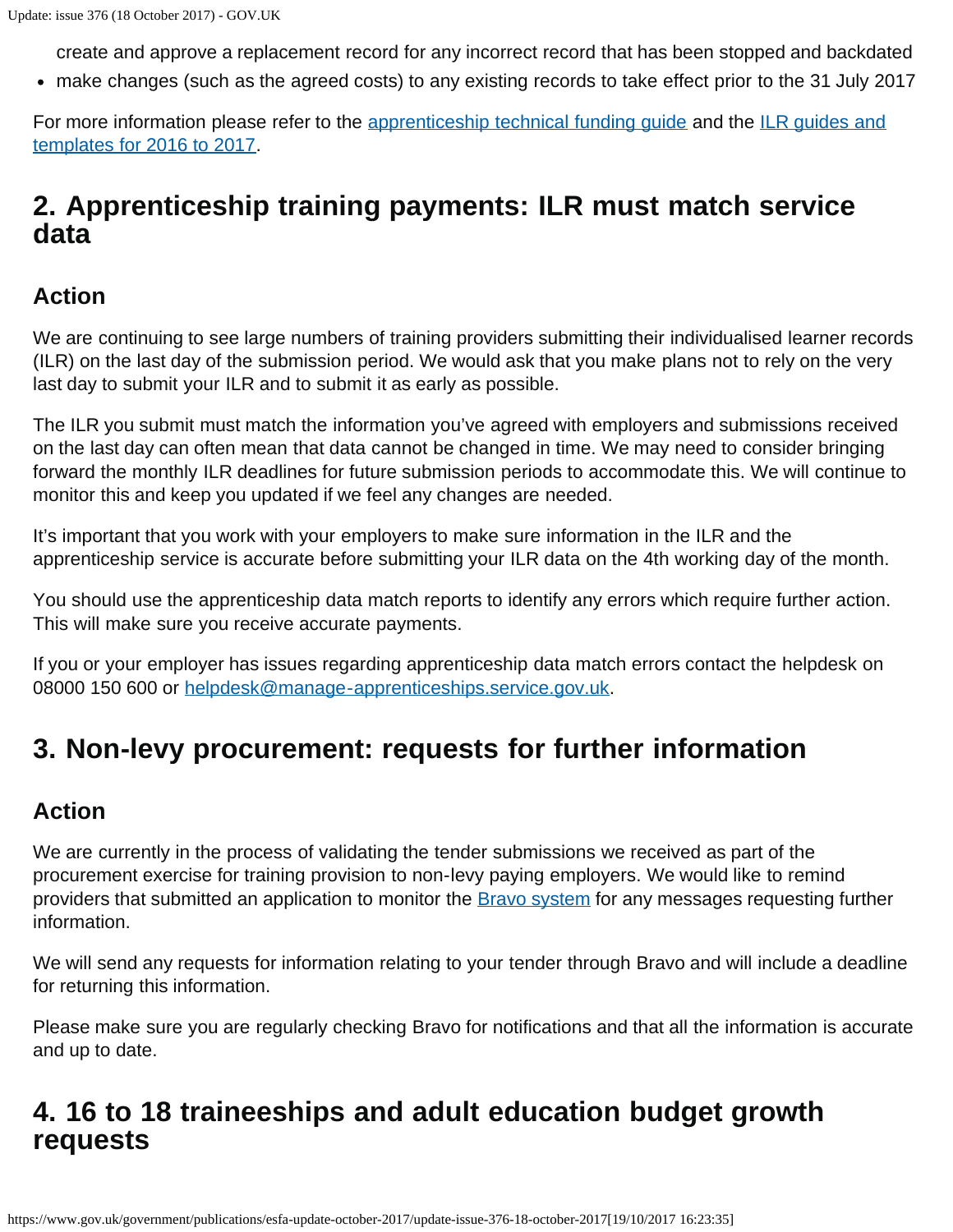## **Action**

You are now able to submit requests for growth to your 16 to 18 traineeships and adult education budget contract value for the academic year 2017 to 2018.

Please forward completed [growth request forms](https://www.gov.uk/government/publications/sfa-growth-request) to [Provider Performance Management](mailto:Provider.PerformanceManagement@education.gov.uk) before 5pm on Friday, 27 October.

For further information or related queries, please contact your provider manager.

# <span id="page-2-0"></span>**5. Register of apprenticeship training providers: deadline for applications extended**

## **Action**

The [register of apprenticeship training providers](https://www.gov.uk/guidance/register-of-apprenticeship-training-providers) opened for applications on 25 September and was due to close on 27 October 2017. We are extending the deadline by a short period and therefore the register will now close for applications at 5pm on Friday, 3 November 2017.

In our previous communication, we confirmed this will be the final time the register opens before we intend to review it to ensure that it continues to offer employers confidence that those listed can deliver the highest quality apprenticeship training. We have extended the deadline to ensure that all new providers that want to join have an opportunity to do so.

If you have already made an application to this third opening, your application will be unaffected by this extension, you can still review and make any changes up until the new closing date.

If you are already listed on the apprenticeship register you do not need to take any action.

# <span id="page-2-1"></span>**6. National Apprenticeship Week 2018**

## **Information**

We have announced the dates of the 11th annual [National Apprenticeship Week \(NAW\).](https://www.gov.uk/government/topical-events/national-apprenticeship-week-2018-naw-2018)

National Apprenticeship Week 2018 will run from 5 to 9 March 2018.

During the week employers and apprentices from across England will come together to celebrate apprenticeships and the positive impact they have on individuals, businesses and the wider economy.

More details will follow over the next few months so please keep an eye on social media and our pages on GOV.UK. In the meantime, please spread the word about the dates of the week.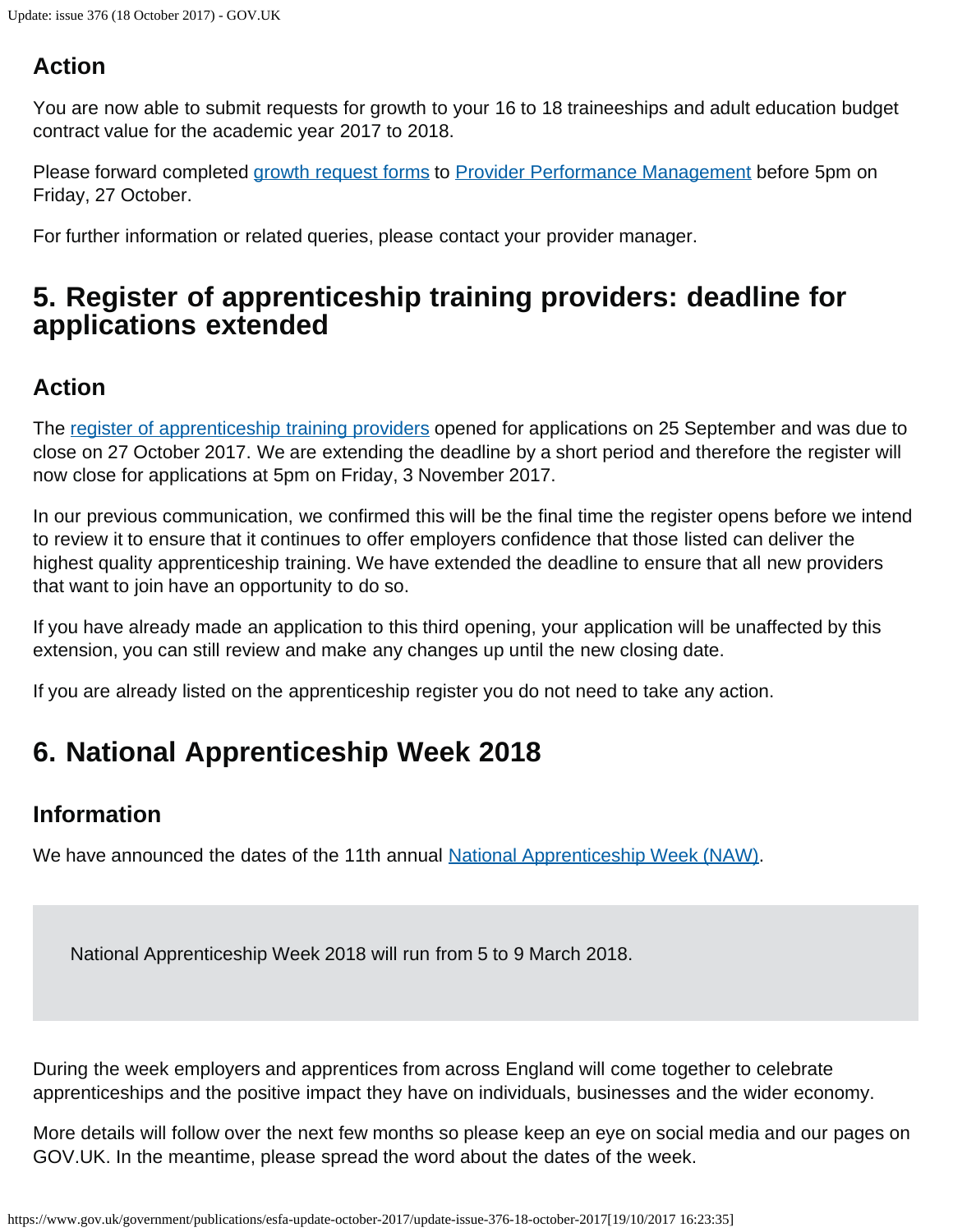# <span id="page-3-0"></span>**7. Adult education budget funding and performance management rules 2017 to 2018**

### **Information**

We will shortly publish version 3 of the [adult education budget funding and performance management rules](https://www.gov.uk/government/publications/adult-education-budget-funding-and-performance-management-rules-2017-to-2018) [2017 to 2018.](https://www.gov.uk/government/publications/adult-education-budget-funding-and-performance-management-rules-2017-to-2018)

The main change is the updated performance management rules section to reflect contracting changes arising from the recent AEB procurement exercise.

These rules apply to all providers of education and training who receive adult education budget funding from the ESFA.

Please direct any queries to the [service desk](https://www.gov.uk/government/publications/esfa-update-october-2017/servicedesk@education.gov.uk) or telephone: 0370 2670001.

# <span id="page-3-1"></span>**8. Funding claims 2016 to 2017 guidance – final claims**

### **Information**

Your 2016 to 2017 final claim form will be available on [the Hub](https://hub.fasst.org.uk/Pages/default.aspx) from 1pm Friday, 20 October and will close at 5pm Wednesday, 25 October. Once you have submitted your final funding claim on the Hub, there will be an additional 3 working days to digitally sign your claim. The claim needs to be signed digitally on the [Skills Funding Service](https://skillsfunding.service.gov.uk/) by 5pm Monday 30 October by your principal/CEO or a delegated authority.

We have published the [guidance for funding claims 2016 to 2017](https://www.gov.uk/government/publications/sfa-funding-claims/funding-claims-2016-to-2017) and a [user guide](https://www.gov.uk/government/publications/sfa-funding-claims) to help you complete the digital form.

For further information or related queries, please email the [service desk.](mailto:servicedesk@sfa.bis.gov.uk)

Is there anything wrong with this page?

#### **Services and information**

**[Benefits](https://www.gov.uk/browse/benefits)** 

[Births, deaths, marriages and care](https://www.gov.uk/browse/births-deaths-marriages)

[Business and self-employed](https://www.gov.uk/browse/business)

[Childcare and parenting](https://www.gov.uk/browse/childcare-parenting)

[Citizenship and living in the UK](https://www.gov.uk/browse/citizenship)